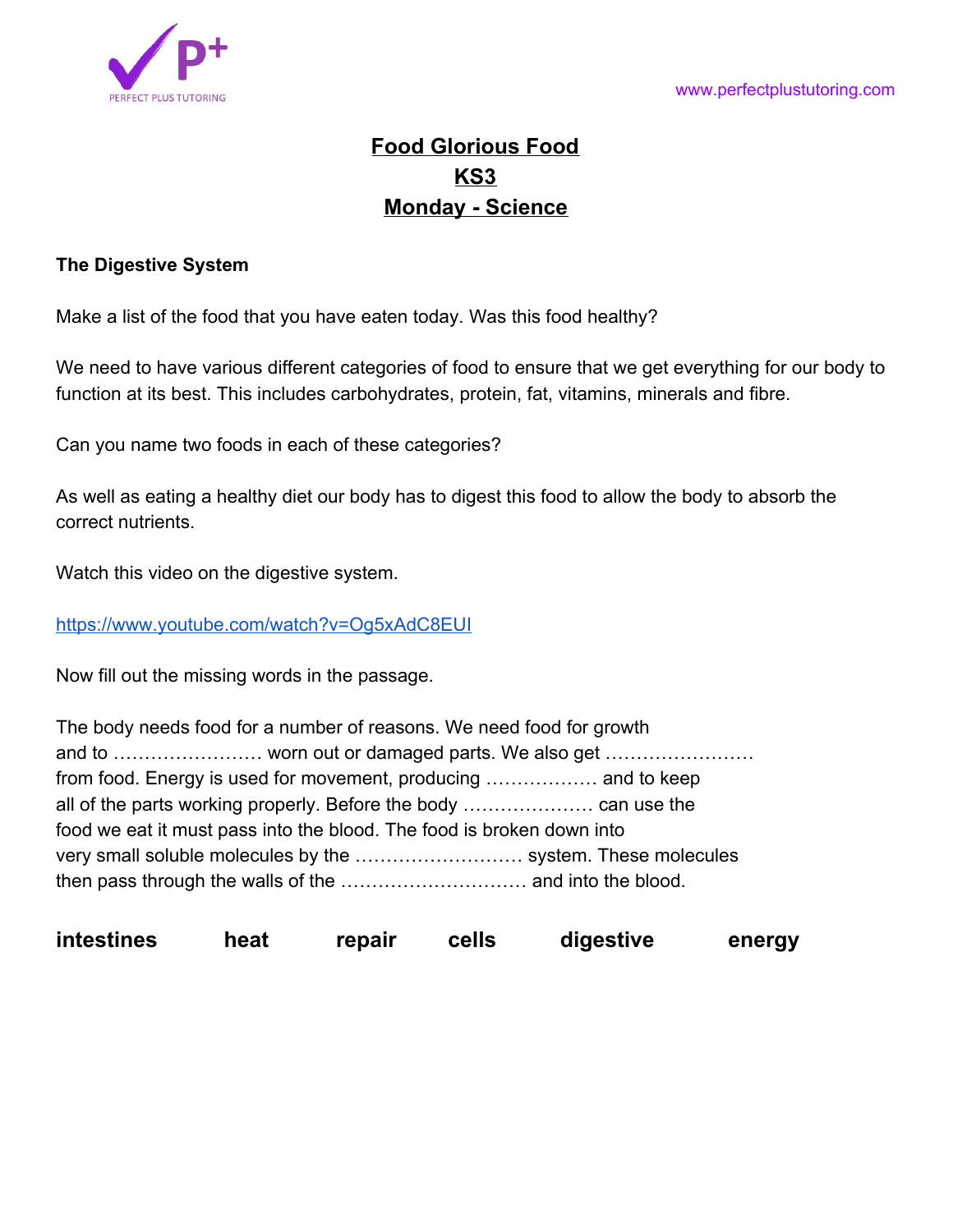

Look carefully at the diagram of the digestive system. Label the correct parts of the digestive system.



| tongue   | salivary gland | liver           | gall bladder | small intestine | gullet |
|----------|----------------|-----------------|--------------|-----------------|--------|
| pancreas | stomach        | large intestine | appendix     | rectum          | anus   |

Food is slowly broken down by our digestive system. It is broken up by chewing in the mouth and by churning of the stomach muscles. Special chemicals called ENZYMES break up large food molecules into smaller ones. These molecules then slowly seep out into the blood through tiny pores in the walls of the small intestines. Any undigested food enters the large intestine where water is absorbed back into the blood. The solid waste is then passed out of the body.